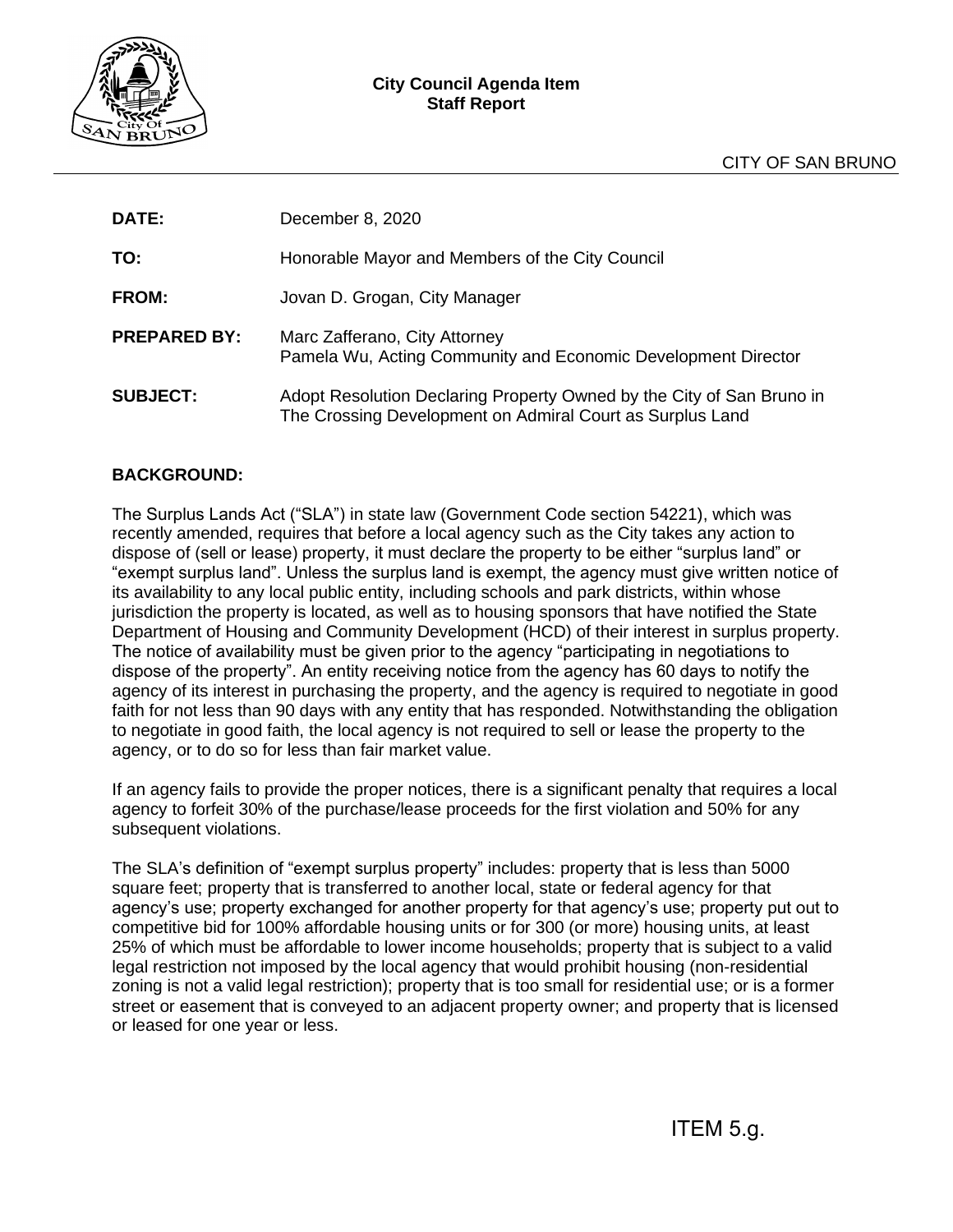### **DISCUSSION:**

The property at issue is located at The Crossing on Admiral Court and consists of approximately 1.5 acres, and has been designated for development as a hotel (APN 020-013-250 and APN 020-013-260). However, development of that property as a hotel site has been unsuccessful. The City recently received an offer to purchase the site for use as an automobile dealership.

This property meets the definition of "surplus" property because it is not necessary for the City's use as defined pursuant to the amended SLA. As the property is not "exempt" per the amended SLA, the City must first declare it surplus and provide the notices described above before engaging in negotiations with a potential buyer.

Attached is a resolution making the findings that the property is surplus land.

## **FISCAL IMPACT:**

None by adopting the attached resolution.

### **ALTERNATIVES:**

1. Request additional information before taking action to declare the property surplus.

#### **RECOMMENDATION:**

1. Adopt Resolution Declaring Property Owned by the City of San Bruno in The Crossing Development on Admiral Court as Surplus Land.

## **DISTRIBUTION:**

None

## **ATTACHMENTS:**

1. Resolution.

#### **DATE PREPARED:**

November 30, 2020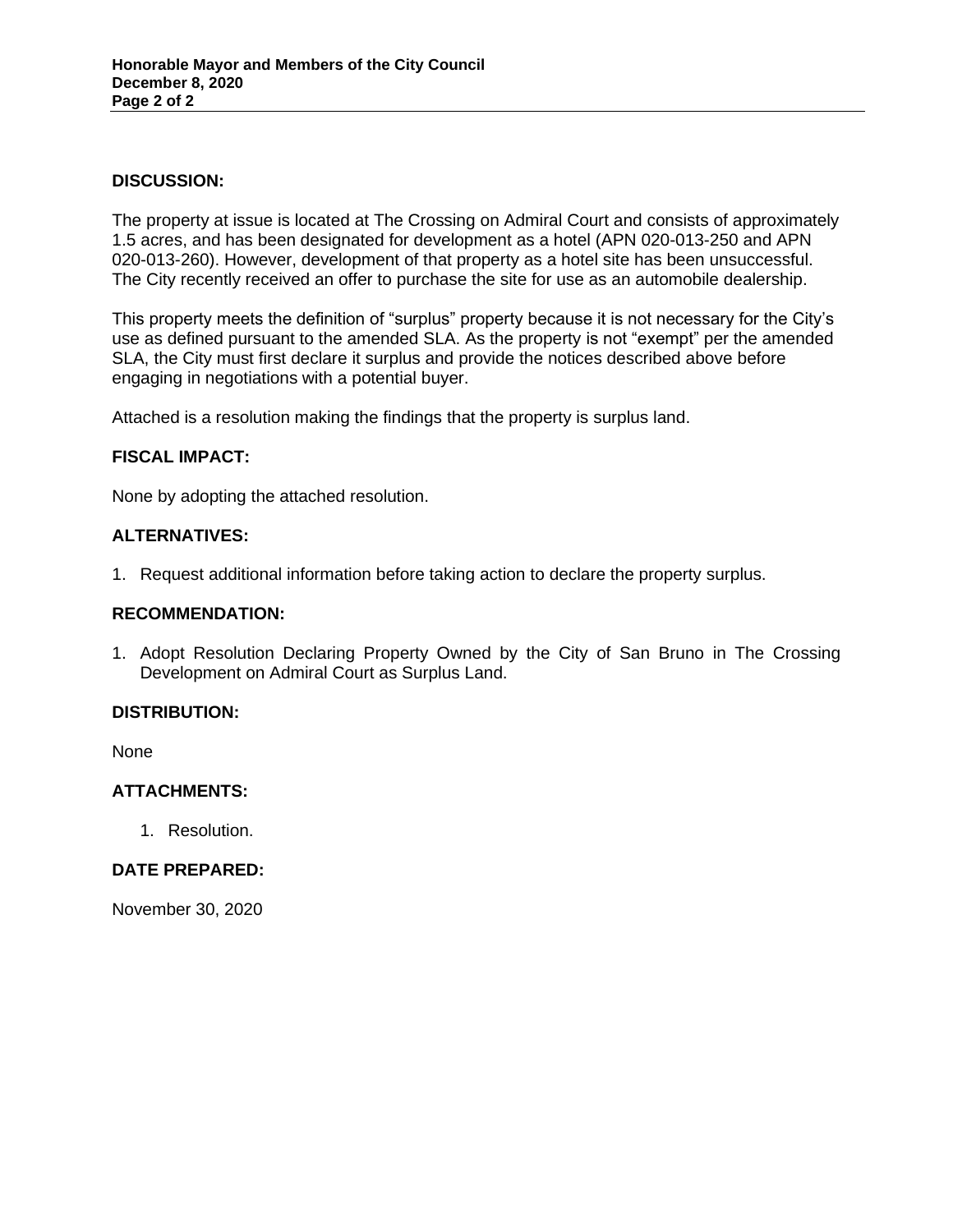# **RESOLUTION NO. 2020-\_\_\_**

# **RESOLUTION DECLARING ONE VACANT 1.5-ACRE PROPERTY OWNED BY THE CITY OF SAN BRUNO LOCATED IN THE CROSSING DEVELOPMENT ON ADMIRAL COURT (APN 020-013-250 & 020-013- 260) AS SURPLUS LAND**

**WHEREAS**, the Surplus Lands Act ("SLA") requires that before a local agency takes any action to sell or lease its property, it must declare the property to be either "surplus land" or "exempt surplus land;" and

**WHEREAS**, "surplus land" means land owned in fee simple by any local agency for which the local agency's governing body takes formal action in a regular meeting declaring that such land is surplus and is not necessary for the agency's use; and

**WHEREAS**, unless the surplus land is exempt, the agency must give written notice of its availability to any local public entity, including schools and park districts, within whose jurisdiction the property is located, as well as to housing sponsors that have notified the State Department of Housing and Community Development (HCD) of their interest in surplus property; and

**WHEREAS**, the City of San Bruno owns the subject property, a vacant 1.5-acre site in the Crossing Development on Admiral Court; and

**WHEREAS**, the City Council finds that the 1.5-acre vacant property is surplus land because it is not necessary for the City's use.

**NOW, THEREFORE, BE IT RESOLVED** by the San Bruno City Council that the vacant, 1.5-acre property at The Crossing Development on Admiral Court as indicated above is declared surplus land and the City Council shall comply with state law regarding its disposition.

Dated: December 8, 2020

ATTEST:

Melissa Thurman, CMC City Clerk

ATTACHMENT 1

o0o-

I, Melissa Thurman, City Clerk, do hereby certify that the foregoing Resolution was duly and regularly passed and adopted by the City Council of the City of San Bruno this 8th day of December 2020 by the following vote: